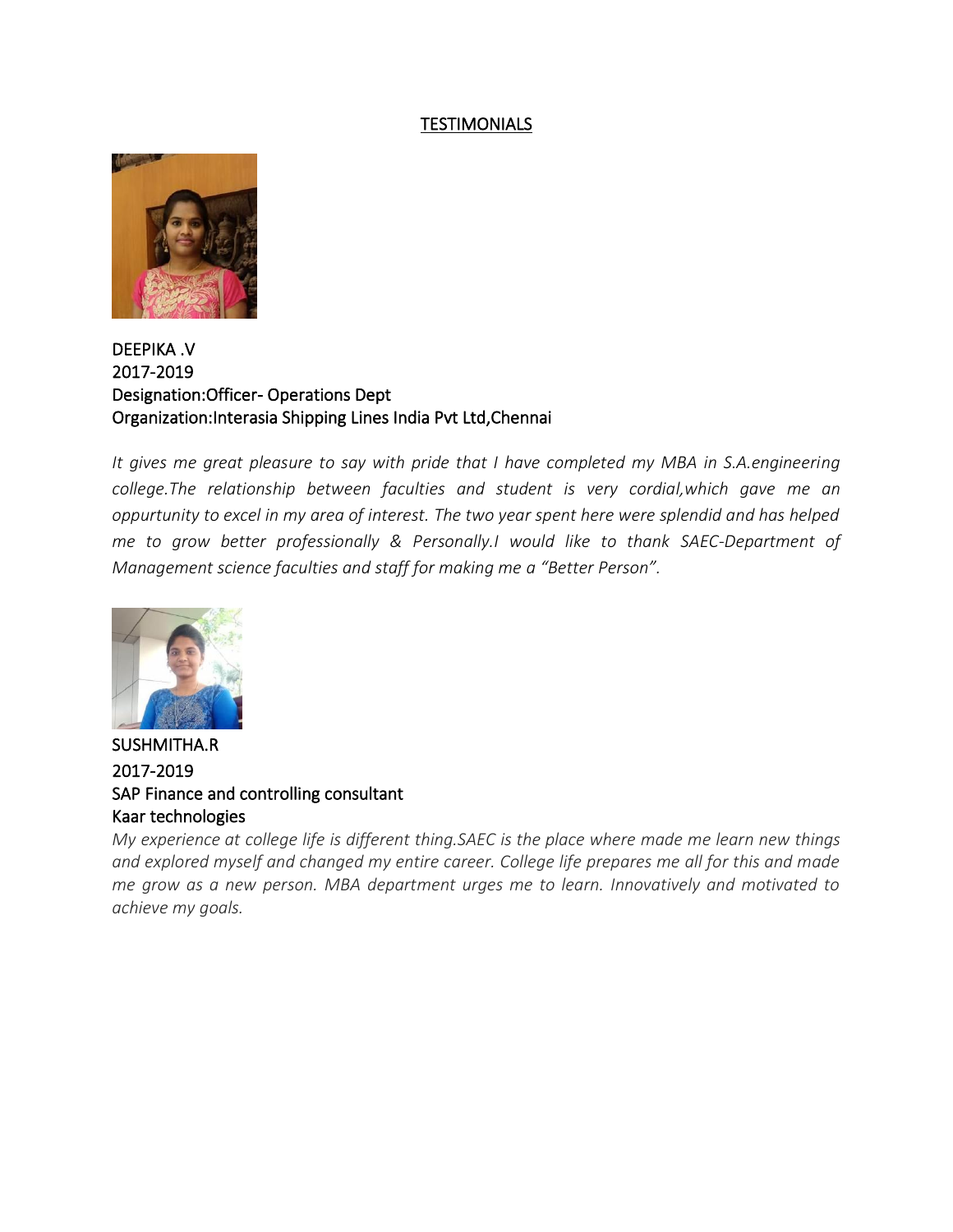

Tessy Ann Varghese Batch 2016 – 2018 HR Coordinator **Cognizant** 

*I would like to pen down my boundless experience, where I had the best learnings of my life. I decided to do my master's in Business administration after my Graduation. Currently working as an HR Coordinator in Cognizant.*

*During the academic year 2016 -2018, HOD and staffs were the pillars and backbone of DOMS. Even though they were strict but jovial, their teachings, dedications and other academic activities with the support of students were remarkable, this made me to achieve 6th rank in Anna University.*

*We were attended many Guest lectures with Managers and Associates of Top branded companies, which created a virtual experience. More than that Ideation, Management day, Club activities and placement Training all these activities was a platform for us to learn and grow as professional budding managers. We were blessed and grateful to be a part of DOMS during that glorious years.*



M E Catherine Stella Avensys Consulting HR Recruiter Batch: 2018-2020

*In SAEC the facilities are very helpful and are well versed in their respective domains. The course structure is well planned and makes the student industry-ready. They mentor us in every way*